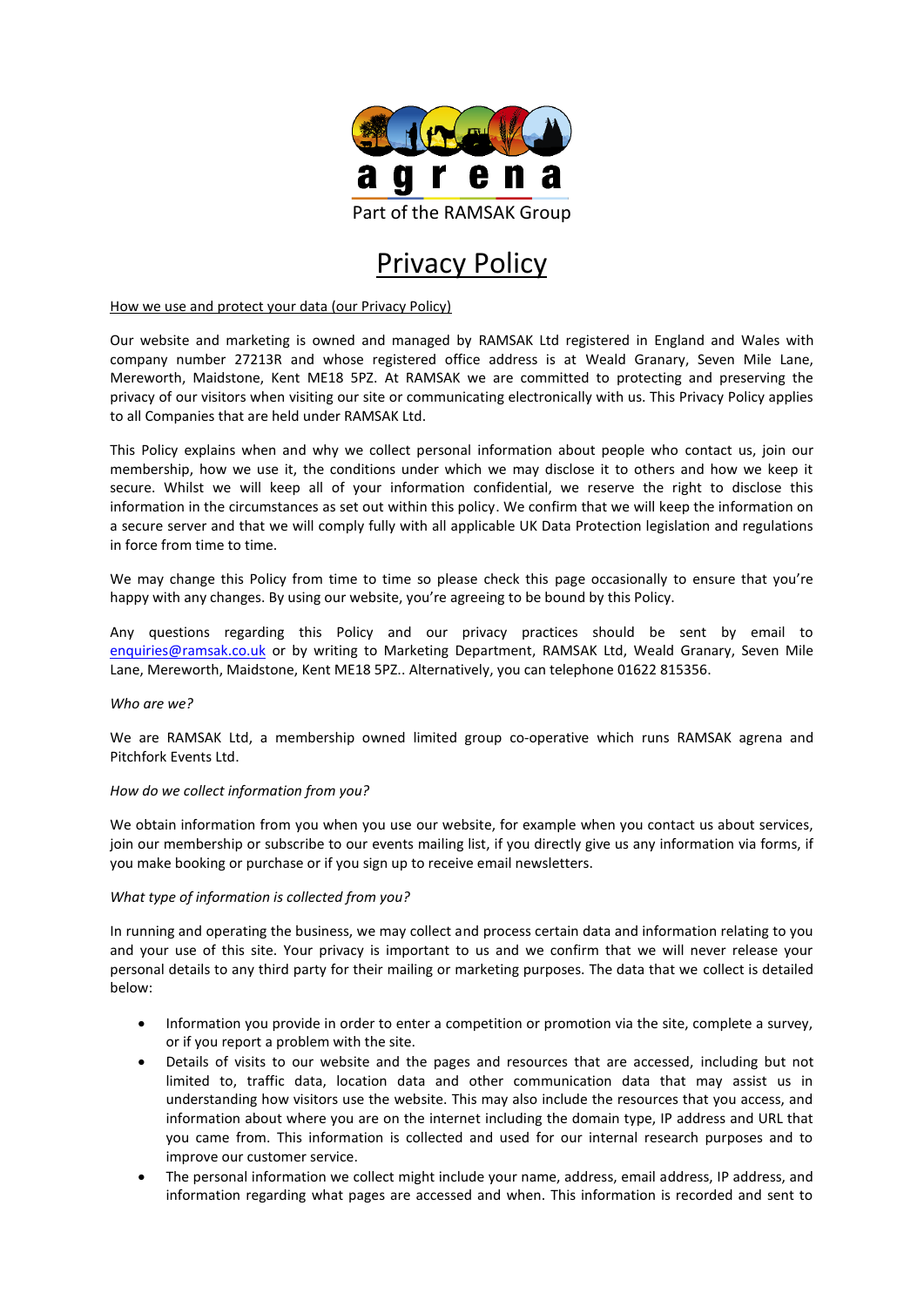third-party processors for the purposes of data analysis, to improve our marketing efforts and for targeting specific services and products.

- Information you provide to us by sending us a message through our website and information provided to us when you communicate with us electronically for any reason. If you contact us, we may keep a record of your email and other correspondence.
- Information that you provide us as a result of filling in forms on our website, such as registering for information or making a purchase.

If you make a purchase from us with a credit or debit card, your card information is not held by us, it is collected by our third-party payment processors, who specialise in the secure online capture and processing of credit/debit card transactions, as explained below.

## *IP Addresses*

We may collect information about your computer, including but not limited to (where available), your IP address, operating system and browser type for administration purposes and to produce internal reports. This is statistical data relating to a web user's browsing actions and patterns and does not specifically identify you as an individual.

### *How is your information used?*

We may use your information:

- to ensure that the content on the site is presented in the most efficient way for you and the computer that you are using;
- to enable you to participate in interactive features of the site;
- to provide you with information relating to our website, product or our services that you request from us;
- to provide you with information on other products that we feel may be of interest to you in line with those you have previously expressed an interest in via our website;
- to meet our obligations arising from any contracts entered into by you and us;
- to seek your views or comments on the services we provide;
- to notify you about any changes to our website, including improvements, and service or product changes;
- to send you communications which you have requested and that may be of interest to you. These may include information about items or services for sale or wanted, special member promotions, offers, employment opportunities, events, information about RAMSAK agrena and its members and replies to requests and bookings enquiries/confirmations
- for our internal purposes including statistical or survey purposes, quality control, site performance and evaluation in order to improve our website and emails;
- to administer this website; and if you consent, to notify you of products or special offers that may be of interest to you.

We review our retention periods for personal information on a regular basis. We will hold your personal information on our systems for as long as is necessary for the relevant activity, or as long as is set out in any relevant contract you hold with us.

## *Who has access to your information?*

We will not sell or rent your information to third parties. We will not share your information with third parties for marketing purposes.

*Third Party Service Providers working on our behalf:* We may pass your information to our third-party service providers, agents subcontractors and other associated organisations for the purposes of completing tasks and providing services to you on our behalf (for example to process orders and send you email). However, when we use third party service providers, we disclose only the personal information that is necessary to deliver the service and we have a contract in place that requires them to keep your information secure and not to use it for their own direct marketing purposes. Please be reassured that we will not release your information to third parties beyond RAMSAK for them to use for their own direct marketing purposes, unless you have requested us to do so, or we are required to do so by law, for example, by a court order or for the purposes of prevention of fraud or other crime.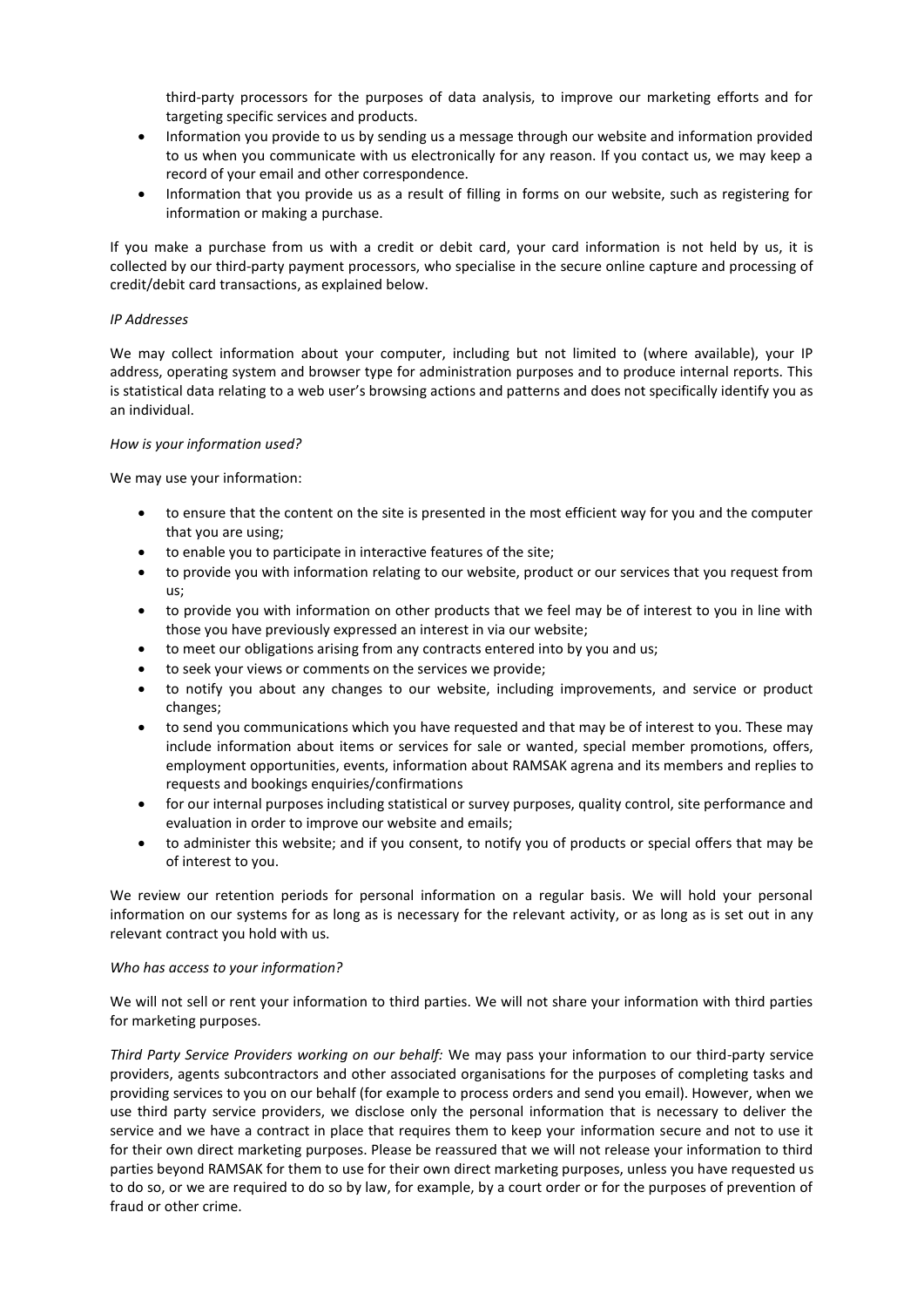*Third Party Product Providers we work in association with:* We work with carefully selected Suppliers. When you enquire about or book with these third parties, the relevant third-party product provider will use your details to provide you with information and carry out their obligations arising from any contracts you have entered into with them. They will be acting as a data controller of your information and therefore we advise you to read their Privacy Policy. These third-party product providers will share required information about you with us which we will use in accordance with this Privacy Policy.

We may transfer your personal information to a third party as part of a sale of some or all of our business and assets to any third party or as part of any business restructuring or reorganisation, or if we're under a duty to disclose or share your personal data in order to comply with any legal obligation or to enforce or apply our terms of use or to protect the rights, property or safety of our supporters and customers. However, we will take steps with the aim of ensuring that your privacy rights continue to be protected.

### *How Do I opt out?*

You have a choice about whether or not you wish to receive information from us. We will not make contact with you unless you have opted in. If then, you no longer want to receive direct marketing communications from us about products and services, then you can change your preferences or completely unsubscribe in one of two ways:

- Click the 'unsubscribe' or 'change preferences' link at the bottom of marketing emails sent to you
- Email enquiries@ramsak.co.uk or telephone 01622 815356 and we will process your request within 7 days

We will not contact you for marketing purposes by email, phone or text message unless you have given your prior consent. We will not contact you for marketing purposes by post if you have indicated that you do not wish to be contacted.

### *Your Rights*

The accuracy of your information is important to us. If you change email address, or any of the other information we hold is inaccurate or out of date, please email us at: [enquiries@ramsak.co.uk,](mailto:enquiries@ramsak.co.uk) or write to us at: Marketing Department, RAMSAK Ltd, Weald Granary, Seven Mile Lane, Mereworth, Maidstone, Kent ME18 5PZ.. Alternatively, you can telephone 01622 815356.

You have the right to ask for a copy of the information RAMSAK Ltd hold about you (we may charge £10 for information requests until 28th May 2018) to cover our administration costs in providing you with details of the information we hold about you.

## *Security precautions in place to protect the loss, misuse or alteration of your information*

When you give us personal information, we take steps to ensure that it's treated securely. Any sensitive information held within the offices of RAMSAK Ltd is encrypted and protected. We do not hold any such information on our website. For clarification when you are on a secure page, a lock icon will appear in the address bar of modern web browsers such as Microsoft Edge and Google Chrome.

Once we receive your information, we make our best effort to ensure its security on our systems.

## *Use of 'cookies'*

Like many other websites, the RAMSAK Ltd websites use cookies. 'Cookies' are small pieces of information sent by an organisation to your computer and stored on your hard drive to allow that website to recognise you when you visit. Cookies are sometimes used to improve the website experience of a visitor to a website. They collect statistical data about your browsing actions and patterns and do not identify you as an individual.

We may also use the cookies to gather information about your general internet use to further assist is in developing our website. Where used, these cookies are downloaded to your computer automatically. This cookie file is stored on the hard drive of your computer. Cookies contain information that is transferred to your computer's hard drive and then stored there and transferred to us where appropriate to help us to improve our website and the service that we provide to you.